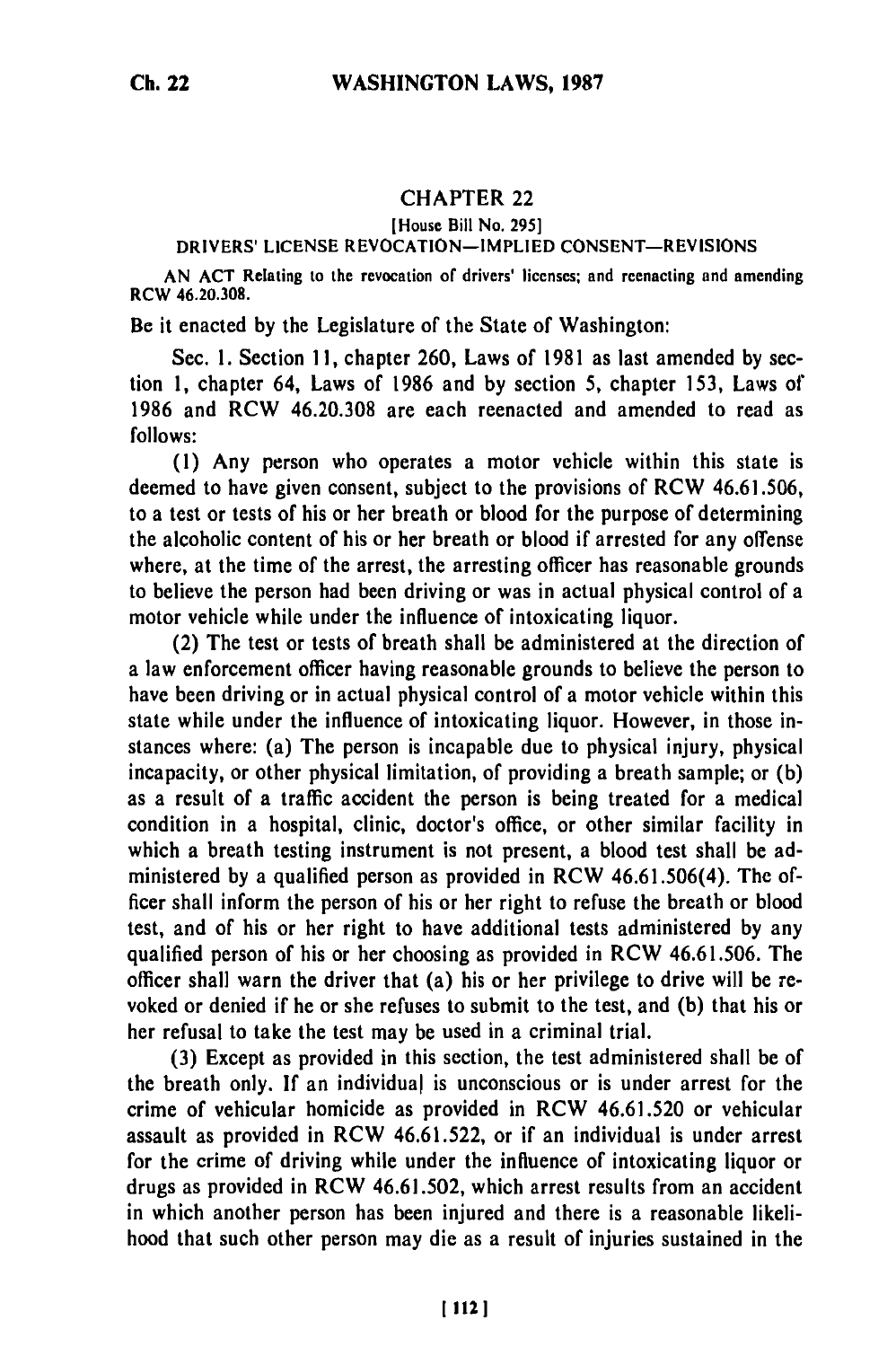accident, a breath or blood test may be administered without the consent of the individual so arrested.

(4) Any person who is dead, unconscious, or who is otherwise in a condition rendering him incapable of refusal, shall be deemed not to have withdrawn the consent provided **by** subsection **(1)** of this section and the test or tests may be administered, subject to the provisions of RCW 46.61- **.506,** and the person shall be deemed to have received the warnings required under subsection (2) of this section.

**(5) If,** following his or her arrest and receipt of warnings under subsection (2) of this section, the person arrested refuses upon the request of a law enforcement officer to submit to a test of his or her breath or blood, no test shall be given except as authorized under subsection **(3)** or (4) of this section.

**(6)** The department of licensing, upon the receipt of a sworn report of the law enforcement officer that he had reasonable grounds to believe the arrested person had been driving or was in actual physical control of a motor vehicle ((upon the public highways of)) within this state while under the influence of intoxicating liquor and that the person had refused to submit to the test upon the request of the law enforcement officer after being informed that refusal would result in the revocation of his privilege to drive, shall revoke his license or permit to drive or any nonresident operating privilege.

 $\mathbf{.}^{\bullet}$ 

(7) Upon revoking the license or permit to drive or the nonresident operating privilege of any person, the department shall immediately notify the person involved in writing by personal service or by certified mail of its decision and the grounds therefor, and of his right to a hearing, specifying the steps he must take to obtain a hearing. Within ten days after receiving such notice the person may, in writing, request a formal hearing. Upon receipt of such request, the department shall afford the person an opportunity for a hearing as provided in RCW 46.20.329 and 46.20.332. The hearing shall be conducted in the county of the arrest. For the purposes of this section, the scope of such hearing shall cover the issues of whether a law enforcement officer had reasonable grounds to believe the person had been driving or was in actual physical control of a motor vehicle ((upon the pub-H<sub>ighway</sub>, of)) within this state while under the influence of intoxicating liquor, whether the person was placed under arrest, and whether he refused to submit to the test upon request of the officer after having been informed that such refusal would result in the revocation of his privilege to drive. The department shall order that the revocation either be rescinded or sustained. Any decision by the department revoking a person's driving privilege shall be stayed and shall not take effect while a formal hearing is pending as provided in this section or during the pendency of a subsequent appeal to superior court so long as there is no conviction for a moving violation or no finding that the person has committed a traffic infraction that is a moving violation during pendency of the hearing and appeal.